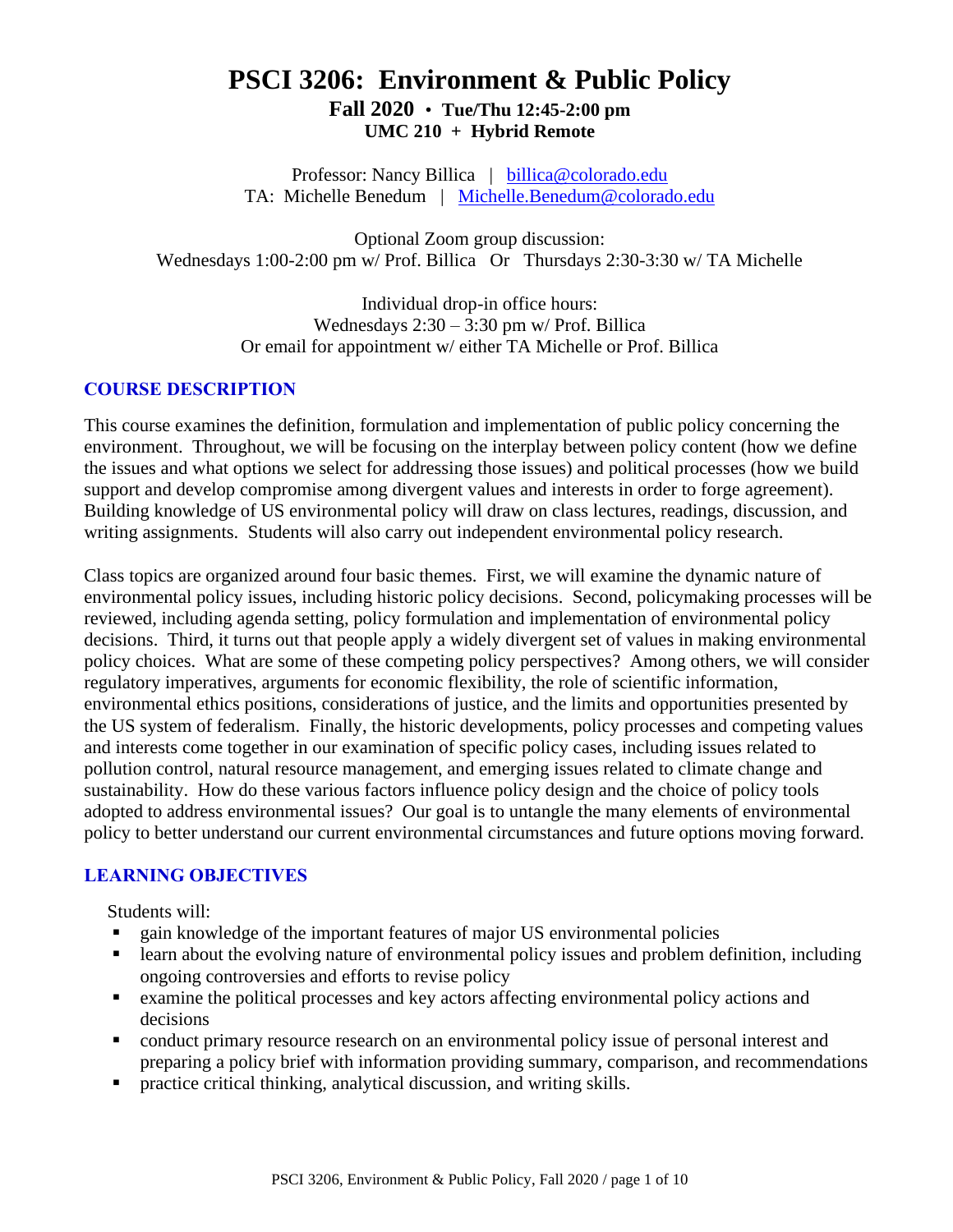#### **READINGS**

Readings are drawn from one book and additional materials available as listed, either on the Canvas class page or the internet. Students should also plan to regularly read the news for current developments in environmental policy, which will be discussed in class on an ongoing basis.

James Salzman and Barton H. Thompson, Jr., *Environmental Law and Policy*, 4<sup>th</sup> or 5<sup>th</sup> ed. (Foundation Press, 2014).

### **COURSE REQUIREMENTS**

| <b>Date Due</b>                                    | <b>Assignments</b>                                                                                                                                                                                  | <b>Grading</b> |
|----------------------------------------------------|-----------------------------------------------------------------------------------------------------------------------------------------------------------------------------------------------------|----------------|
| See weekly<br>schedule $&$<br>updates on<br>Canvas | Class participation: This includes submissions to the class discussion<br>board, live discussion opportunities, class surveys, etc. Flexible<br>options for participation; take part in at least 10 | 15%            |
|                                                    | Writing assignments $-$ best of 3 out of 4, drawing on readings, lectures<br>& applications                                                                                                         |                |
| Fri, Sept 11                                       | Assignment 1 (week 3)                                                                                                                                                                               |                |
| Fri, Oct 2                                         | Assignment 2 (week 6)                                                                                                                                                                               | 40%            |
| Fri, Oct 23                                        | Assignment 3 (week 9)                                                                                                                                                                               |                |
| Fri, Nov 13                                        | Assignment 4 (week 12)                                                                                                                                                                              |                |
| Fri, Oct 30                                        | Research Assignment Part A, Environmental issue inquiry<br>(researching a policy issue of your choice); details on Canvas                                                                           | 15%            |
| Mon, Nov 23                                        | Research Assignment Part B, Environmental policy brief (providing<br>focused policy discussion and recommendations on your selected<br>environmental policy issue); details on Canvas               | 15%            |
| Fri, Dec 11                                        | Final writing assignment; requirements posted to Canvas one week in<br>advance                                                                                                                      | 15%            |

### **HYBRID COURSE DESIGN AND EXPECTATIONS**

There are many variations of hybrid instruction. This course on the American Congress replaces some of the traditional in-class time with online learning.

- **Hybrid schedule:** While plans might be altered if conditions change, the class is designed to meet in-person with one-half of the students on Tuesdays, and the other half on Thursdays. Students not scheduled to meet in-person are asked to participate via live remote instruction.
	- o Tuesday in-person schedule: those with student ID numbers ending in even numbers.
	- o Thursday in-person schedule: those with student ID numbers ending in odd numbers.
	- o You are asked to adhere to these in-class assignment rules so that we as a class follow the university's Covid-safe room capacity rules.
	- o Classroom lectures will be recorded and uploaded on Canvas so that students who are unable to attend in-person lectures and/or live remote class sessions may participate asynchronously.
	- o Any schedule changes will be announced as soon as information is available.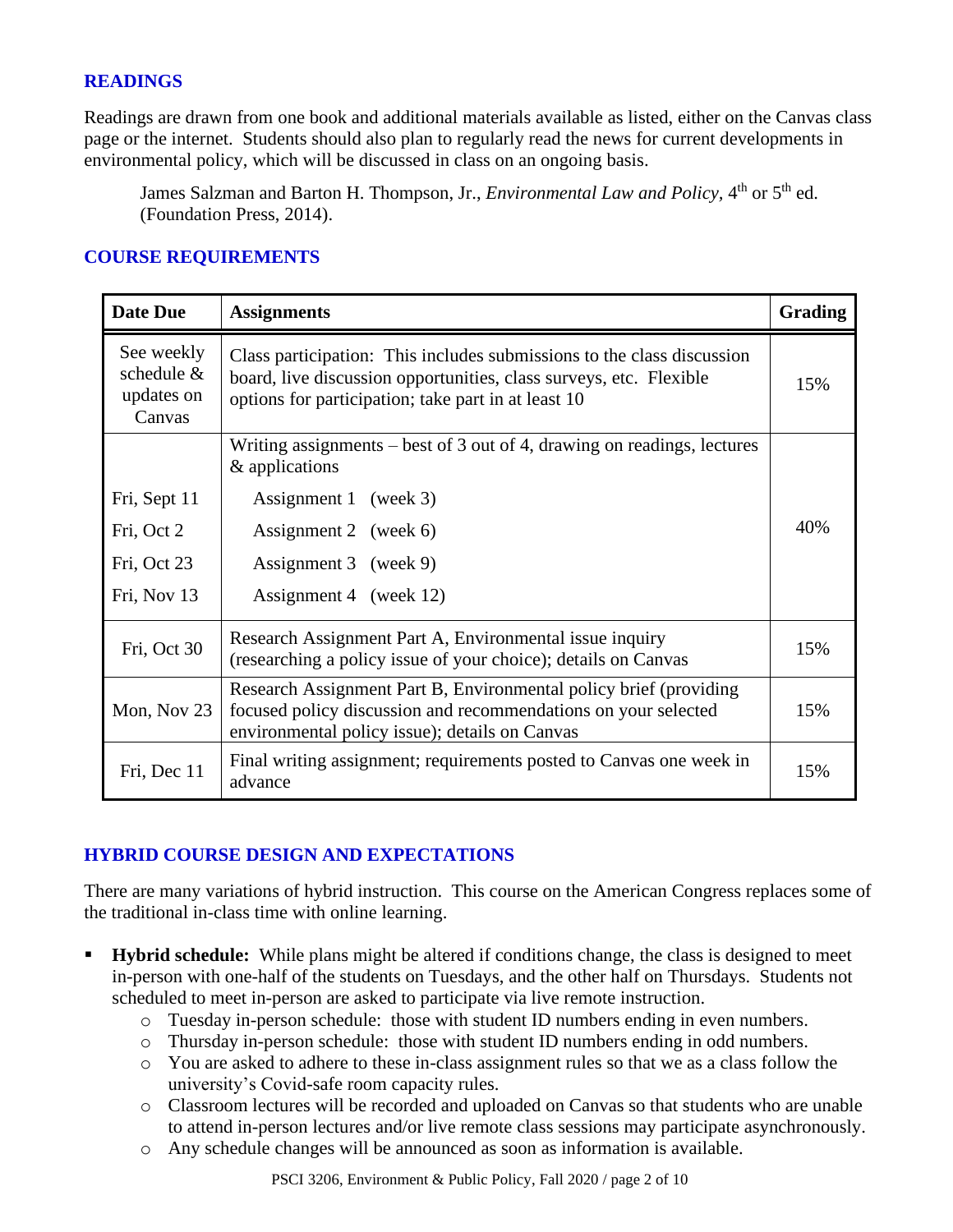- **Canvas, our common classroom space:** Plan to regularly check Canvas for updated information, including announcements, schedule reminders and adjustments, assignment links, readings, and other supplemental materials.
- **Class participation:** Active engagement is valuable in any learning environment. This is especially true in a course that requires critical examination of both facts and assumptions, and where the exchange of ideas is an important avenue for expanding our collective knowledge and understanding. For this hybrid course, class participation will be encouraged and measured through a mix of options:
	- o Full points for class participation can be achieved by engaging in at least 10 class participation activities across the semester.
	- o In most weeks, students have the opportunity to actively engage with classmates either by posting a response to the discussion board or to logging in during regularly scheduled office hours for active consideration of the discussion board questions of the week and/or anything else of interest.
	- o Additional opportunities for class participation can be anticipated and will be posted on Canvas.
- **Expectations for out-of-class work:** Although we will meet in-person less frequently than in a regular course, this course requires the SAME amount of work. Taking a hybrid course demands a lot of discipline, self-directions, and time management skills. You will be expected to do work outside of class that may otherwise have been previously conducted in-class.
- **Technical requirements and support:** You will need regular access to a computer with reliable Internet access to complete assignments and tasks. If you have your own computer or are considering purchasing hardware, please refer to [OIT's supported software and hardware list.](https://oit.colorado.edu/software-hardware/supported-software-hardware-list) For help with all Office of Information Technology services, email [oithelp@colorado.edu](mailto:oithelp@colorado.edu) or call 303-735-4357 (5- 4357 from campus phones).

### **CLASS POLICIES & EXPECTATIONS**

- **Classroom etiquette:** The basic rule is one of respect. The goal is to create a community where all feel free to participate in classroom and Zoom meeting discussion and in discussion board posts. As a class, we are all called to be open to the ideas and contributions of others and to thereby cultivate better knowledge and understanding. We should expect to disagree with each other on at least some issues of debate, but discussion and disagreement must be expressed in a manner that recognizes the dignity of all and is open to learning from other perspectives. Disrespectful language and/or behavior will not be tolerated.
- **Class communications:** Good communications are fundamental. Your professor will strive for clear and timely communications on the class schedule, materials, and assignments, and any changes to these as we proceed. This also means that students should feel free to ask questions and offer up comments on an ongoing basis. We should all plan to maintain clear and timely communications on changes in status due to illness or quarantine. Specifically, plan to email as soon as possible to alert your professor about class absence or the need for assignment extensions or accommodations.

#### Assignment submissions and due dates:

o Students are responsible for ensuring that assignments are successfully submitted to Canvas on time and in accessible format (.doc, .docx or .pdf). Be sure to check your document after submission to see that it is readable and that the correct document was uploaded. Back-up copies of assignments may be submitted via email if you're not sure Canvas is working.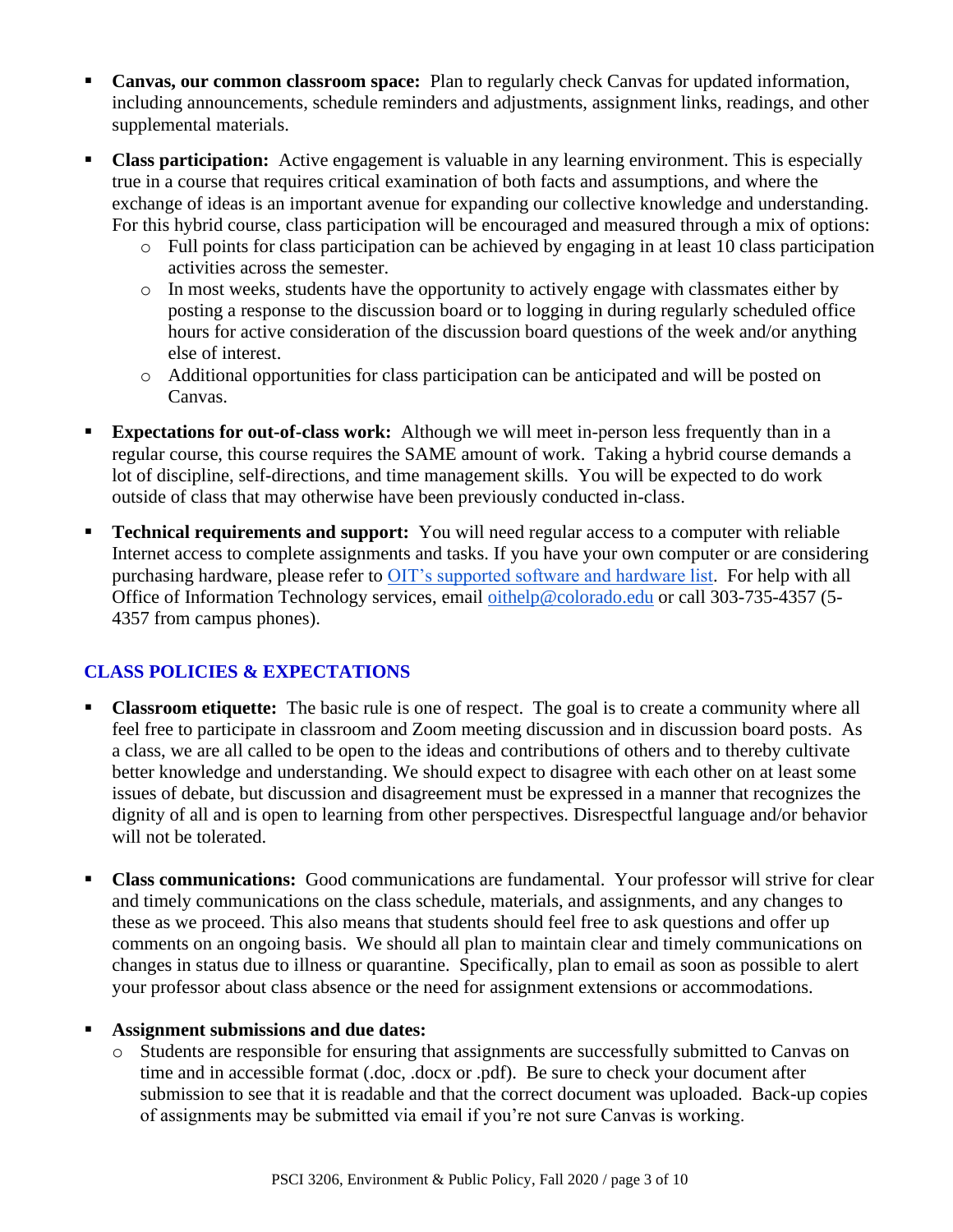- o Assignments are due on the due dates. Students with legitimate, documented reasons for missing an exam or assignment deadline should consult with the professor *prior to* the due date for alternative arrangements and exemption from late penalties.
- o In the absence of a pre-approved exception or documented emergency, late penalties apply, with deductions, as follows:
	- Submitted within 24 hours of the due date: -10%
	- For each additional day late: add an additional -10%
	- Assignments submitted 5 or more days overdue accepted at 50% credit
- **Grading:** While most assignment grades will be posted on Canvas, the complete set of grading records will be maintained by the professor (and may not be fully reflected on Canvas). This includes any deductions related to class participation.

## **UNIVERSITY POLICIES**

- **Classroom Behavior:** Both students and faculty are responsible for maintaining an appropriate learning environment in all instructional settings, whether in person, remote or online. Those who fail to adhere to such behavioral standards may be subject to discipline. Professional courtesy and sensitivity are especially important with respect to individuals and topics dealing with race, color, national origin, sex, pregnancy, age, disability, creed, religion, sexual orientation, gender identity, gender expression, veteran status, political affiliation or political philosophy. For more information, see the policies on [classroom behavior](http://www.colorado.edu/policies/student-classroom-and-course-related-behavior) and the [Student Code of Conduct.](https://www.colorado.edu/sccr/sites/default/files/attached-files/2019-2020_student_code_of_conduct_0.pdf)
- **Requirements for COVID-19:** As a matter of public health and safety due to the pandemic, all members of the CU Boulder community and all visitors to campus must follow university, department and building requirements, and public health orders in place to reduce the risk of spreading infectious disease. Required safety measures at CU Boulder relevant to the classroom setting include:
	- o maintain 6-foot distancing when possible,
	- o wear a face covering in public indoor spaces and outdoors while on campus consistent with state and county health orders,
	- o clean local work area,
	- o practice hand hygiene,
	- o follow public health orders, and
	- o if sick and you live off campus, do not come onto campus (unless instructed by a CU Healthcare professional), or if you live on-campus, please alert [CU Boulder Medical Services.](https://www.colorado.edu/healthcenter/coronavirus-updates/symptoms-and-what-do-if-you-feel-sick)

Students who fail to adhere to these requirements will be asked to leave class, and students who do not leave class when asked or who refuse to comply with these requirements will be referred to [Student Conduct and Conflict Resolution.](https://www.colorado.edu/sccr/) For more information, see the policies on [COVID-19](https://www.colorado.edu/policies/covid-19-health-and-safety-policy)  [Health and Safety](https://www.colorado.edu/policies/covid-19-health-and-safety-policy) and [classroom behavior](http://www.colorado.edu/policies/student-classroom-and-course-related-behavior) and the [Student Code of Conduct.](http://www.colorado.edu/osccr/) If you require accommodation because a disability prevents you from fulfilling these safety measures, please see the "Accommodation for Disabilities" statement on this syllabus.

Before returning to campus, all students must complete the [COVID-19 Student Health and](https://www.colorado.edu/protect-our-herd/how#anchor1)  [Expectations Course.](https://www.colorado.edu/protect-our-herd/how#anchor1) Before coming on to campus each day, all students are required to complete a [Daily Health Form.](https://www.colorado.edu/protect-our-herd/daily-health-form)

Students who have tested positive for COVID-19, have symptoms of COVID-19, or have had close contact with someone who has tested positive for or had symptoms of COVID-19 must stay home and complete the [Health Questionnaire and Illness Reporting Form](https://www.colorado.edu/protect-our-herd/daily-health-form) remotely. In this class, if you are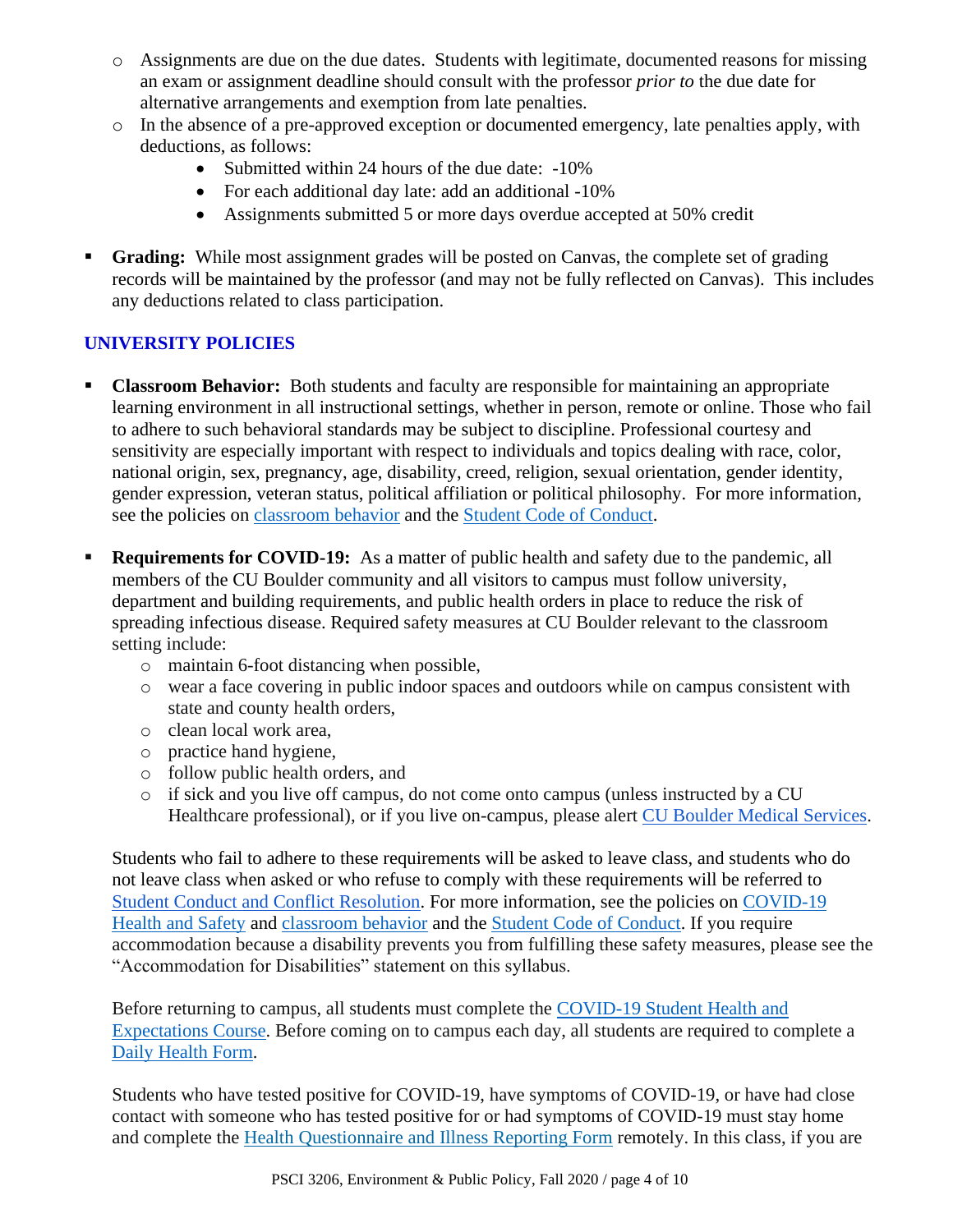sick or quarantined plan to communicate your status as soon as possible via email to your professor so that any assignment extensions or accommodations may be adopted.

- **Accommodation for Disabilities:** If you qualify for accommodations because of a disability, please submit your accommodation letter from Disability Services to your faculty member in a timely manner so that your needs can be addressed. Disability Services determines accommodations based on documented disabilities in the academic environment. Information on requesting accommodations is located on the [Disability Services website.](https://www.colorado.edu/disabilityservices/) Contact Disability Services at 303-492-8671 or [dsinfo@colorado.edu](mailto:dsinfo@colorado.edu) for further assistance. If you have a temporary medical condition, see [Temporary Medical Conditions](http://www.colorado.edu/disabilityservices/students/temporary-medical-conditions) on the Disability Services website.
- Preferred Student Names and Pronouns: CU Boulder recognizes that students' legal information doesn't always align with how they identify. Students may update their preferred names and pronouns via the student portal; those preferred names and pronouns are listed on instructors' class rosters. In the absence of such updates, the name that appears on the class roster is the student's legal name.
- Honor Code: All students enrolled in a University of Colorado Boulder course are responsible for knowing and adhering to the Honor Code. Violations of the policy may include: plagiarism, cheating, fabrication, lying, bribery, threat, unauthorized access to academic materials, clicker fraud, submitting the same or similar work in more than one course without permission from all course instructors involved, and aiding academic dishonesty. All incidents of academic misconduct will be reported to the Honor Code [\(honor@colorado.edu\)](mailto:honor@colorado.edu); 303-492-5550). Students found responsible for violating the academic integrity policy will be subject to nonacademic sanctions from the Honor Code as well as academic sanctions from the faculty member. Additional information regarding the Honor Code academic integrity policy can be found at the [Honor Code Office website.](https://www.colorado.edu/osccr/honor-code)
- **Sexual Misconduct, Discrimination, Harassment and/or Related Retaliation:** The University of Colorado Boulder (CU Boulder) is committed to fostering an inclusive and welcoming learning, working, and living environment. CU Boulder will not tolerate acts of sexual misconduct (harassment, exploitation, and assault), intimate partner violence (dating or domestic violence), stalking, or protected-class discrimination or harassment by members of our community. Individuals who believe they have been subject to misconduct or retaliatory actions for reporting a concern should contact the Office of Institutional Equity and Compliance (OIEC) at 303-492-2127 or [cureport@colorado.edu.](mailto:cureport@colorado.edu) Information about the OIEC, university policies, [anonymous reporting,](https://cuboulder.qualtrics.com/jfe/form/SV_0PnqVK4kkIJIZnf) and the campus resources can be found on the [OIEC website.](http://www.colorado.edu/institutionalequity/)

Please know that faculty and instructors have a responsibility to inform OIEC when made aware of incidents of sexual misconduct, dating and domestic violence, stalking, discrimination, harassment and/or related retaliation, to ensure that individuals impacted receive information about options for reporting and support resources.

**• Religious Holidays:** Campus policy regarding religious observances requires that faculty make every effort to deal reasonably and fairly with all students who, because of religious obligations, have conflicts with scheduled exams, assignments or required attendance. In this class, plan to communicate your status as soon as possible via email to your professor so that any assignment extensions may be adopted.

See the [campus policy regarding religious observances](http://www.colorado.edu/policies/observance-religious-holidays-and-absences-classes-andor-exams) for full details.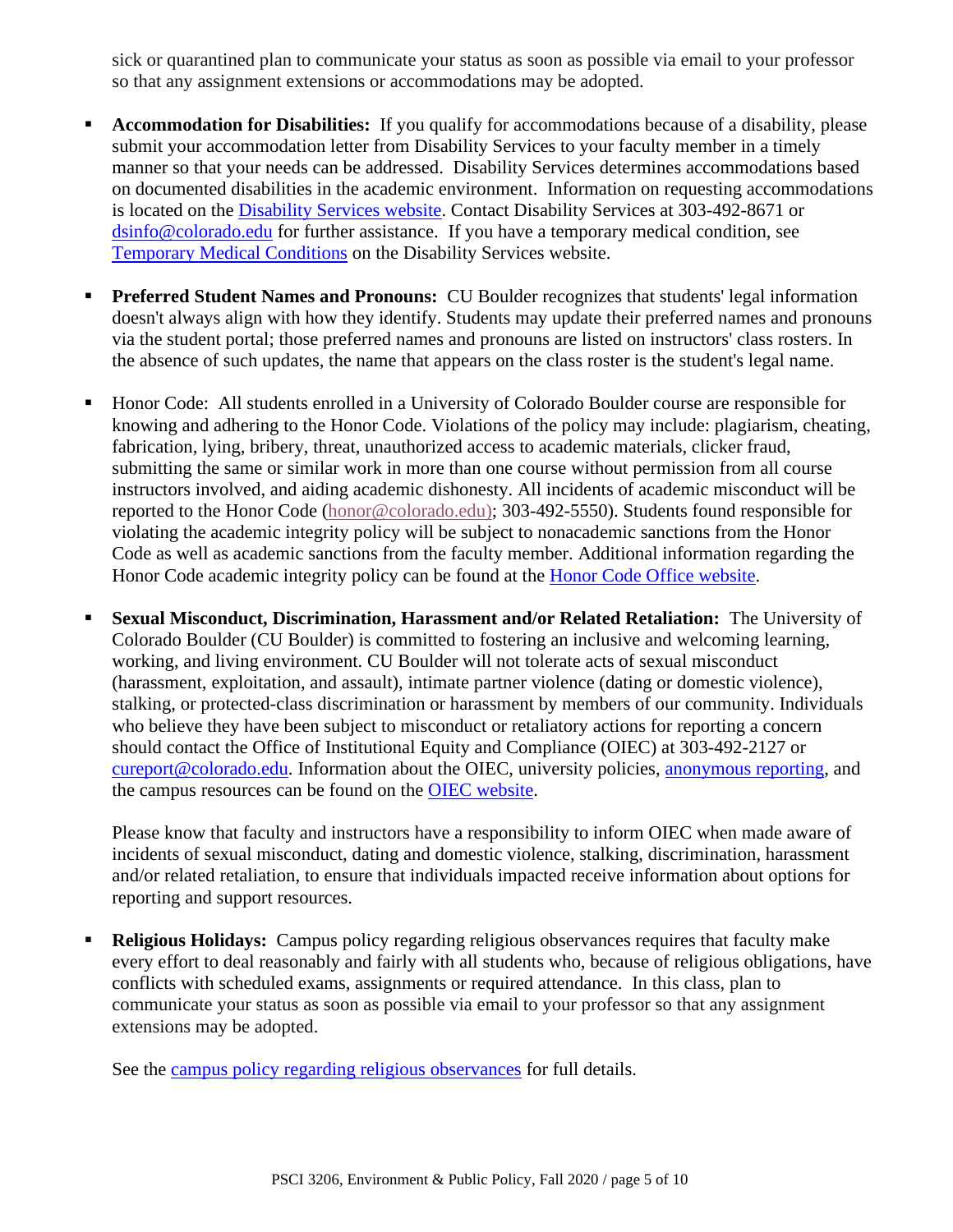### **PSCI 3206, Environment & Public Policy FALL 2020 CLASS SCHEDULE & ASSIGNMENTS**

*\*\*\* subject to change \*\*\**

*Assumptions: Our class will meet as scheduled with students participating either in-person in the classroom or live remote. Given special Covid room capacity rules, one-half of the students will be scheduled to meet in the classroom on Tuesdays (those with student ID numbers ending in even numbers), and the other half on Thursdays (those with ID numbers ending in odd numbers). Students may also participate asynchronously via recorded lectures to be uploaded on Canvas.*

| <b>Week</b>            | <b>Dates</b>   | <b>TOPICS &amp; ASSIGNMENTS</b>                                                                                                                                                                                                                                                                                                                                                                                                                                                                                                                                                                                                                                                                                                                                                                                                                                                                                                                                              |
|------------------------|----------------|------------------------------------------------------------------------------------------------------------------------------------------------------------------------------------------------------------------------------------------------------------------------------------------------------------------------------------------------------------------------------------------------------------------------------------------------------------------------------------------------------------------------------------------------------------------------------------------------------------------------------------------------------------------------------------------------------------------------------------------------------------------------------------------------------------------------------------------------------------------------------------------------------------------------------------------------------------------------------|
| $\mathbf{1}$           | Aug<br>25 & 27 | Introducing US environmental policy, both substance & process<br>Reading:<br>Environmental Law & Policy, Chap 1<br>$\blacksquare$<br>Recommended:<br>The Trump Administration is Reversing 100 Environmental Rules. Here's the Full<br>$\blacksquare$<br>List," New York Times, by Nadja Popovich, Livia Albeck-Ripka and Kendra Pierre-<br>Louis, updated July 15, 2020; available on Canvas and at<br>https://www.nytimes.com/interactive/2019/climate/trump-environment-rollbacks.html<br>Assignments:<br>Discussion board post #1 due Thursday, Aug 27, 11:59 pm<br>٠<br>Class opinion poll responses due Friday, Aug 28, 11:59 pm<br>٠<br>Optional: Live office hours discussion on Wed at 1:00 pm or Thurs at 2:30 pm<br>$\blacksquare$                                                                                                                                                                                                                                |
| Week<br>$\overline{2}$ | Sept<br>1 & 3  | Historic roots and developments in US environmental policy<br>Reading:<br>Environmental Law & Policy, Chap 2<br>٠<br>Zachary Smith, "Changing Cultural and Social Beliefs: From Conservation to<br>٠<br>Environmentalism," Chap. 2 in The Environmental Policy Paradox; on Canvas.<br>David Bearden, et al, "Environmental Laws: Summaries of Major Statutes<br>$\blacksquare$<br>Administered by the Environmental Protection Agency," Congressional Research<br>Service, December 20, 2013; on Canvas. Skim for content, and use as a resource<br>throughout the course for reviewing the contents of major environmental laws.<br>Recommended:<br>Jack Lewis, "Looking Backward: A Historical Perspective on Environmental<br>Regulations," EPA Journal (March 1988); on Canvas.<br>$\text{Assignment}-\text{options}:$<br>Take part in live office hours discussion on Wed at 1:00 pm or Thurs at 2:30 pm<br>OR: Discussion board post #2 due Thursday, Sept 3, 11:59 pm |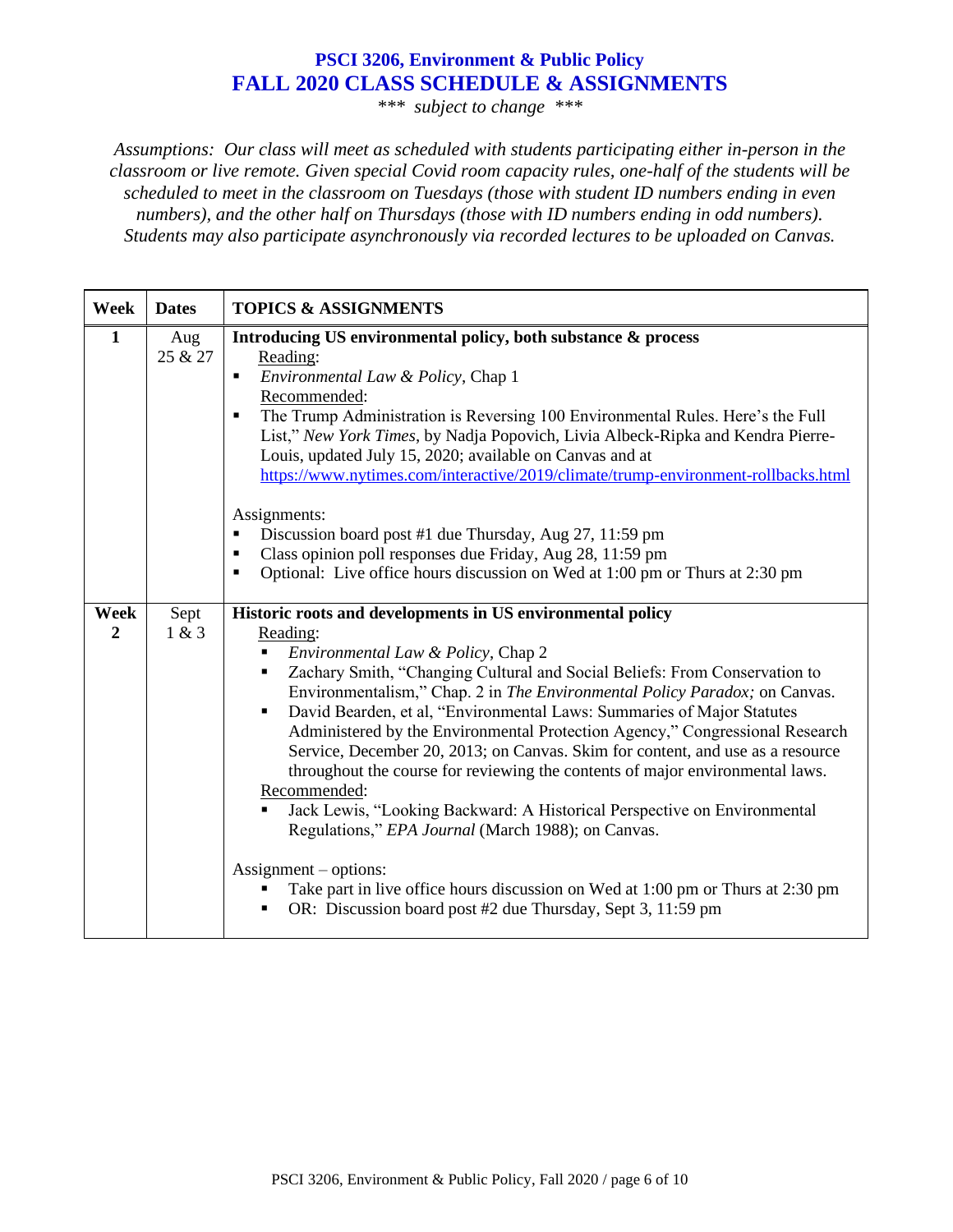| Week                            | Sept 8          | Defining environmental policy problems                                                                                                                                                                                                                                                                                                                                                                                                                                                                                                                                                                                                                                                                                                                                                                                                                                                                                                                                                                                             |
|---------------------------------|-----------------|------------------------------------------------------------------------------------------------------------------------------------------------------------------------------------------------------------------------------------------------------------------------------------------------------------------------------------------------------------------------------------------------------------------------------------------------------------------------------------------------------------------------------------------------------------------------------------------------------------------------------------------------------------------------------------------------------------------------------------------------------------------------------------------------------------------------------------------------------------------------------------------------------------------------------------------------------------------------------------------------------------------------------------|
| 3                               |                 | Reading:<br>Judith A. Layzer, "A Policymaking Framework: Defining Problems and Portraying<br>٠<br>Solutions in U.S. Environmental Politics," pp. 1-21 in The Environmental Case:<br>Translating Values Into Policy; on Canvas.<br>Pew Research Center, "Energy and Environment" available at<br>٠<br>http://www.pewresearch.org/topics/energy-and-environment/. Pew is a<br>nonpartisan opinion polling and demographic research organization with regular<br>analyses on issues of the environment. Take a look at some of their recent reports<br>and findings.<br>Recommended:<br>Anthony Downs, "Up and Down with Ecology: The 'Issue-Attention Cycle'"<br>(article originally published in The Public Interest, Volume 28 (Summer 1972), pp.<br>38-50; on Canvas.                                                                                                                                                                                                                                                             |
|                                 | Sept 10         | No class meeting. Film – watch on your own schedule: <i>DamNation</i> (Patagonia<br>documentary 2015), 88 min; see links on Canvas<br>Assignments:<br>Writing assignment #1 due Friday, Sept 11, 11:59 pm                                                                                                                                                                                                                                                                                                                                                                                                                                                                                                                                                                                                                                                                                                                                                                                                                          |
|                                 |                 | Optional: Live office hours discussion on Wed at 1:00 pm or Thurs at 2:30 pm                                                                                                                                                                                                                                                                                                                                                                                                                                                                                                                                                                                                                                                                                                                                                                                                                                                                                                                                                       |
| Week<br>$\overline{\mathbf{4}}$ | Sept<br>15 & 17 | Policy agenda setting and legislative responses<br>Reading:<br>Deborah Lynn Guber and Christopher J. Bosso, "Issue Framing, Agenda-Setting,<br>and Environmental Discourse." Chapter 20 in The Oxford Handbook of U.S.<br>Environmental Policy (2012); on Canvas.<br>Environmental Law & Policy, Chap 3<br>٠<br>Recommended:<br>John Kingdon, "Wrapping Things Up," Chap 9 (a summary of Kingdon's agenda-<br>٠<br>setting model) in Agendas, Alternatives and Public Policies (Boston, Little, Brown<br>& Co, 1984, 2010); on Canvas.<br>Sarah B. Pralle, "Agenda-setting and climate change," Environmental Politics,<br>٠<br>Volume 18 (2009), pp. 781-799, on Canvas.<br>$\text{Assignment}-\text{options}:$<br>Take part in live office hours discussion on Wed at 1:00 pm or Thurs at 2:30 pm<br>OR: Discussion board post #3 due Thursday, Sept 17, 11:59 pm                                                                                                                                                                |
| Week<br>5                       | Sept<br>22 & 24 | Legislating & administering E policy: Congress and the EPA<br>Reading:<br>Environmental Law & Policy, Chap 4<br>Familiarize yourself with the US Environmental Protection Agency and resources<br>п<br>at http://www.epa.gov/.<br>US Environmental Protection Agency (EPA), "The Basics of the Regulatory<br>٠<br>Process;" on Canvas.<br>Recommended:<br>Brian Palmer, "Why We Need the EPA," NRDC, February 14, 2017, available at<br>"Why We Need the EPA," NRDC.<br>Robinson Meyer, "How the U.S. Protects the Environment, From Nixon to Trump:<br>٠<br>A curious person's guide to the laws that keep the air clean and the water pure,"<br>The Atlantic (March 29, 2017); on Canvas.<br>Project Vote Smart, "Government 101: How a Bill Becomes Law," available at<br>٠<br>http://www.votesmart.org/resource_govt101_02.php.<br>$\text{Assignment}-\text{options}:$<br>Take part in live office hours discussion on Wed at 1:00 pm or Thurs at 2:30 pm<br>OR: Discussion board post #4 due Thursday, Sept 24, 11:59 pm<br>п |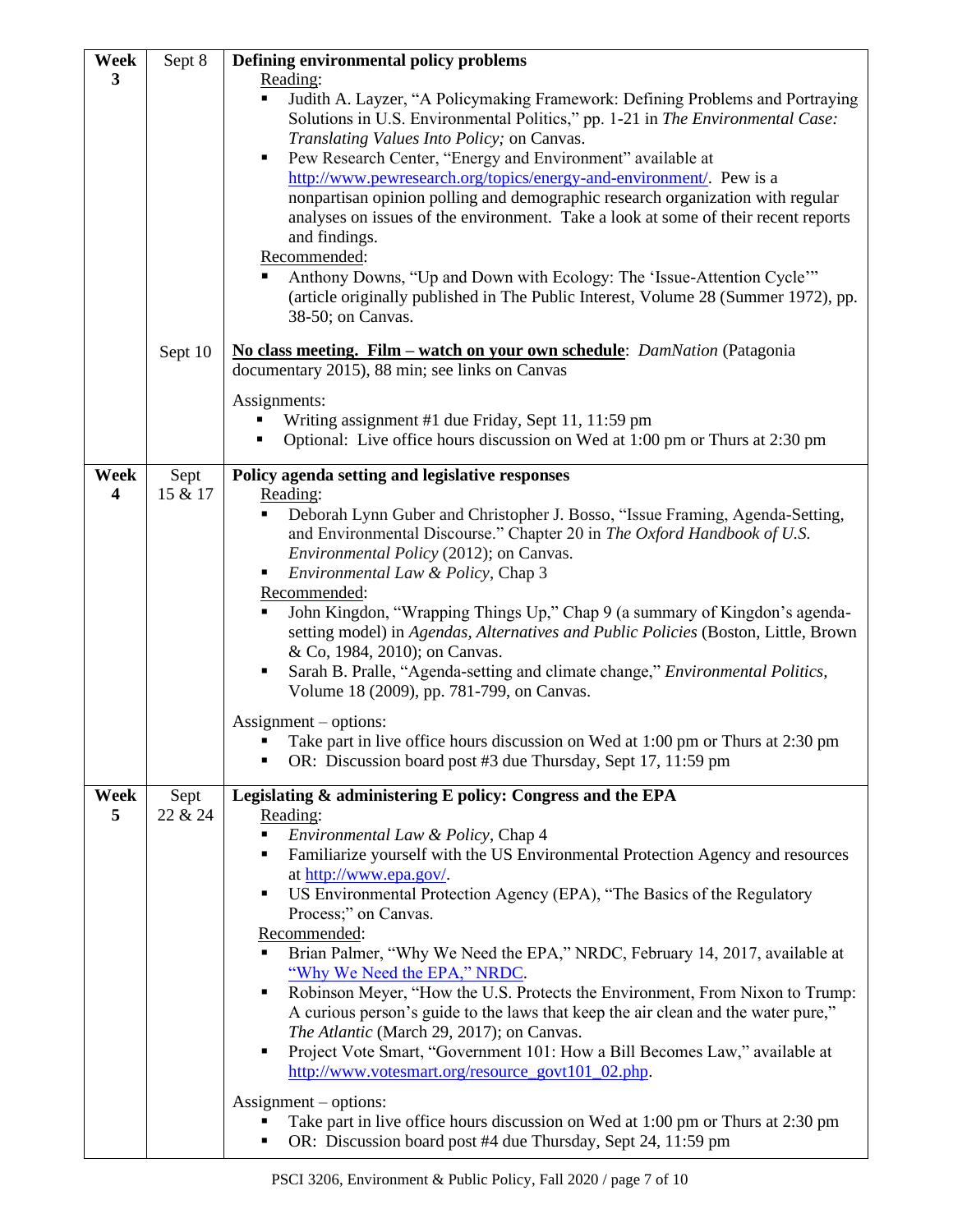| Week      | Sept 29        | Administering environmental laws - the National Environmental Policy Act (NEPA)                                                                     |  |
|-----------|----------------|-----------------------------------------------------------------------------------------------------------------------------------------------------|--|
| 6         | & Oct 1        | & the Endangered Species Act (ESA)                                                                                                                  |  |
|           |                | Reading:                                                                                                                                            |  |
|           |                | Environmental Law & Policy, Chaps 10 & 12<br>٠                                                                                                      |  |
|           |                | M. Lynne Corn & Alexandra M. Wyatt, "The Endangered Species Act: A Primer,"                                                                         |  |
|           |                | Congressional Research Service, September 8, 2016; on Canvas.                                                                                       |  |
|           |                | Recommended:                                                                                                                                        |  |
|           |                | Stories about the Endangered Species Act, short National Public Radio podcasts,<br>٠                                                                |  |
|           |                | https://www.npr.org/tags/533221527/endangered-species-act.                                                                                          |  |
|           |                | Charise Johnson, "The Endangered Species Act is Itself Endangered," Union of                                                                        |  |
|           |                | Concerned Scientists Blog, 16 July 2018, https://blog.ucsusa.org/charise-                                                                           |  |
|           |                | johnson/the-endangered-species-act-is-itself-endangered.                                                                                            |  |
|           |                | US Fish & Wildlife Service, "Endangered Species Act,"<br>٠                                                                                          |  |
|           |                | https://www.fws.gov/endangered/laws-policies/.                                                                                                      |  |
|           |                | Assignment:                                                                                                                                         |  |
|           |                | Writing assignment #2 due Friday, Oct 2, 11:59 pm                                                                                                   |  |
|           |                | Optional: Live office hours discussion on Wed at 1:00 pm or Thurs at 2:30 pm<br>Ξ                                                                   |  |
| Week      | Oct            | The elements of policy design & introducing the Clean Air Act of 1970 (CAA)                                                                         |  |
| 7         | 6 & 8          | Reading:                                                                                                                                            |  |
|           |                | Michael Kraft & Scott Furlong, "Public Problems and Policy Alternatives," Chap                                                                      |  |
|           |                | 5 in Public Policy: Politics, Analysis, and Alternatives; on Canvas.                                                                                |  |
|           |                | Environmental Law & Policy, Chap 5<br>٠                                                                                                             |  |
|           |                | Recommended:                                                                                                                                        |  |
|           |                | Anne Schneider and Helen Ingram, "Systematically Pinching Ideas: A<br>٠                                                                             |  |
|           |                | Comparative Approach to Policy Design," Journal of Public Policy 8 (Spring                                                                          |  |
|           |                | 1988): 61-80; on Canvas.                                                                                                                            |  |
|           |                | Judith A. Layzer, "The Nation Tackles Air and Water Pollution: The<br>٠                                                                             |  |
|           |                | Environmental Protection Agency and the Clean Air and Clean Water Acts," Chap.                                                                      |  |
|           |                | 2 in The Environmental Case; on Canvas.                                                                                                             |  |
|           |                | $\text{Assignment}-\text{options}:$                                                                                                                 |  |
|           |                | Take part in live office hours discussion on Wed at 1:00 pm or Thurs at 2:30 pm                                                                     |  |
|           |                | OR: Discussion board post #5 due Thursday, Oct 8, 11:59 pm Assignment:<br>٠                                                                         |  |
|           |                |                                                                                                                                                     |  |
| Week<br>8 | Oct<br>13 & 15 | Command & control regulatory framework and CAA amendments: changing<br>approaches and options for regulating air quality                            |  |
|           |                | Reading:                                                                                                                                            |  |
|           |                | Environmental Law & Policy, Chap 5<br>٠                                                                                                             |  |
|           |                | Judith A. Layzer, "Market-Based Solutions: Acid Rain and the Clean Air Act<br>٠                                                                     |  |
|           |                | Amendments of 1990," Chap. 5 in The Environmental Case: Translating Values                                                                          |  |
|           |                | Into Policy; on Canvas.                                                                                                                             |  |
|           |                | Recommended:                                                                                                                                        |  |
|           |                | Winston Harrington and Richard D. Morgenstern, "Economic Incentives versus                                                                          |  |
|           |                | Command and Control: What's the Best Approach for Solving Environmental                                                                             |  |
|           |                | Problems?" Resources (Fall/Winter 2004), a publication of Resources for the                                                                         |  |
|           |                | Future; on Canvas.                                                                                                                                  |  |
|           |                |                                                                                                                                                     |  |
|           |                | $\text{Assignment}-\text{options}:$                                                                                                                 |  |
|           |                | Take part in live office hours discussion on Wed at 1:00 pm or Thurs at 2:30 pm<br>OR: Discussion board post #6 due Thursday, Oct 15, 11:59 pm<br>٠ |  |
|           |                |                                                                                                                                                     |  |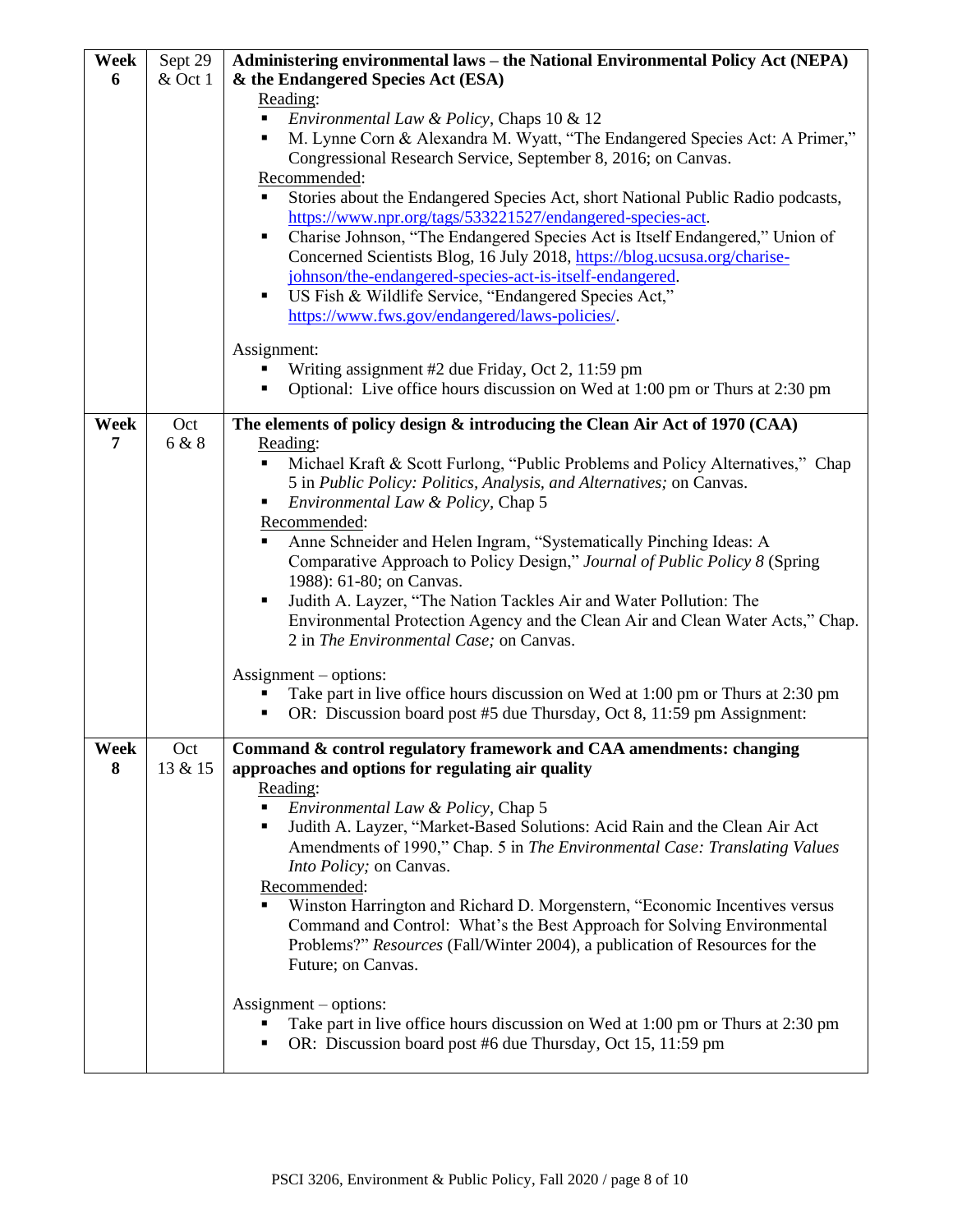| Week | Oct 20     | Policy options for addressing climate change                                                                                                                      |
|------|------------|-------------------------------------------------------------------------------------------------------------------------------------------------------------------|
| 9    |            | Reading:                                                                                                                                                          |
|      |            | Environmental Law & Policy, Chap 6<br>٠<br>Recommended:                                                                                                           |
|      |            | Melamed, Schmale & von Schneidermesser, "Sustainable Policy: Key                                                                                                  |
|      |            | considerations for air quality and climate change," Current Opinion in                                                                                            |
|      |            | Environmental Sustainability, 2016; on Canvas.                                                                                                                    |
|      |            | David Kestenbaum, et al, "Episode 472: The One-Page Plan to Fix Global<br>٠<br>Warming Revisted," Planet Money podcast, July 18, 2018.                            |
|      | Oct 22     | No class meeting. Film – watch on your own schedule: Before the Flood (National<br>Geographic documentary, 2016), 96 min; see links on Canvas                     |
|      |            | Assignment:                                                                                                                                                       |
|      |            | Writing assignment #3 due Friday, 11:59 pm                                                                                                                        |
|      |            | Optional: Live office hours discussion on Wed at 1:00 pm or Thurs at 2:30 pm                                                                                      |
| Week | Oct        | Policy to address water quality                                                                                                                                   |
| 10   | 27 & 29    | Reading:                                                                                                                                                          |
|      |            | Environmental Law & Policy, Chap 7                                                                                                                                |
|      |            | Congressional Research Service (CRS), "'Waters of the United States' (WOTUS):<br>п<br>Current Status of the 2015 Clean Water Rule," updated Oct. 2019; on Canvas. |
|      |            | US EPA, "Understanding the Safe Drinking Water Act;" on Canvas.                                                                                                   |
|      |            | Recommended:                                                                                                                                                      |
|      |            | US EPA, "Introduction to the Clean Water Act" (especially pp 1-13); on Canvas.                                                                                    |
|      |            | Assignment:                                                                                                                                                       |
|      |            | Research Assignment Part A, Environmental policy issue inquiry, due Friday,                                                                                       |
|      |            | Oct 30, 11:59 pm<br>Optional: Live office hours discussion on Wed at 1:00 pm or Thurs at 2:30 pm                                                                  |
|      |            |                                                                                                                                                                   |
| Week | <b>Nov</b> | Water resources, water rights                                                                                                                                     |
| 11   | 3 & 5      | Reading:<br>Ξ                                                                                                                                                     |
|      |            | University of North Dakota, Energy & Environmental Research Center<br>(UNDEERC), "Water Appropriation Systems;" on Canvas.                                        |
|      |            | Kait Schilling, "Addressing the Prior Appropriation Doctrine in the Shadow of<br>п                                                                                |
|      |            | Climate Change and the Paris Climate Agreement," Seattle Journal of                                                                                               |
|      |            | Environmental Law, 2018; on Canvas.                                                                                                                               |
|      |            | $\text{Assignment}-\text{options}:$                                                                                                                               |
|      |            | Take part in live office hours discussion on Wed at 1:00 pm or Thurs at 2:30 pm                                                                                   |
|      |            | OR: Discussion board post #7 due Thursday, Nov 5, 11:59 pm Assignment:                                                                                            |
| Week | <b>Nov</b> | Toxics & managing risk                                                                                                                                            |
| 12   | 10 & 12    | Reading:                                                                                                                                                          |
|      |            | Environmental Law & Policy, Chap 8<br>Environmental Working Group, "Chemical Policy (TSCA)." Take a look at basic<br>Ξ                                            |
|      |            | information and recent reports on US chemical policy under the Toxic Substances                                                                                   |
|      |            | Control Act, available at https://www.ewg.org/key-issues/toxics/chemical-policy.                                                                                  |
|      |            | Recommended:                                                                                                                                                      |
|      |            | Ann Campbell Keller, "Theories of Science in Policy Making," Chap. 1 in Science<br>in Environmental Policy: the Politics of Objective Advice (2009); on Canvas.   |
|      |            | Nancy J. Myers, Precautionary Tools for Reshaping Environmental Policy,                                                                                           |
|      |            | Chapter 1 (Cambridge, MA: MIT Press, 2005); on Canvas.                                                                                                            |
|      |            | US EPA, Toxics Release Inventory (TRI) Program, https://www.epa.gov/toxics-<br>٠                                                                                  |
|      |            | release-inventory-tri-program/toxic-chemical-risk-and-health-resources                                                                                            |